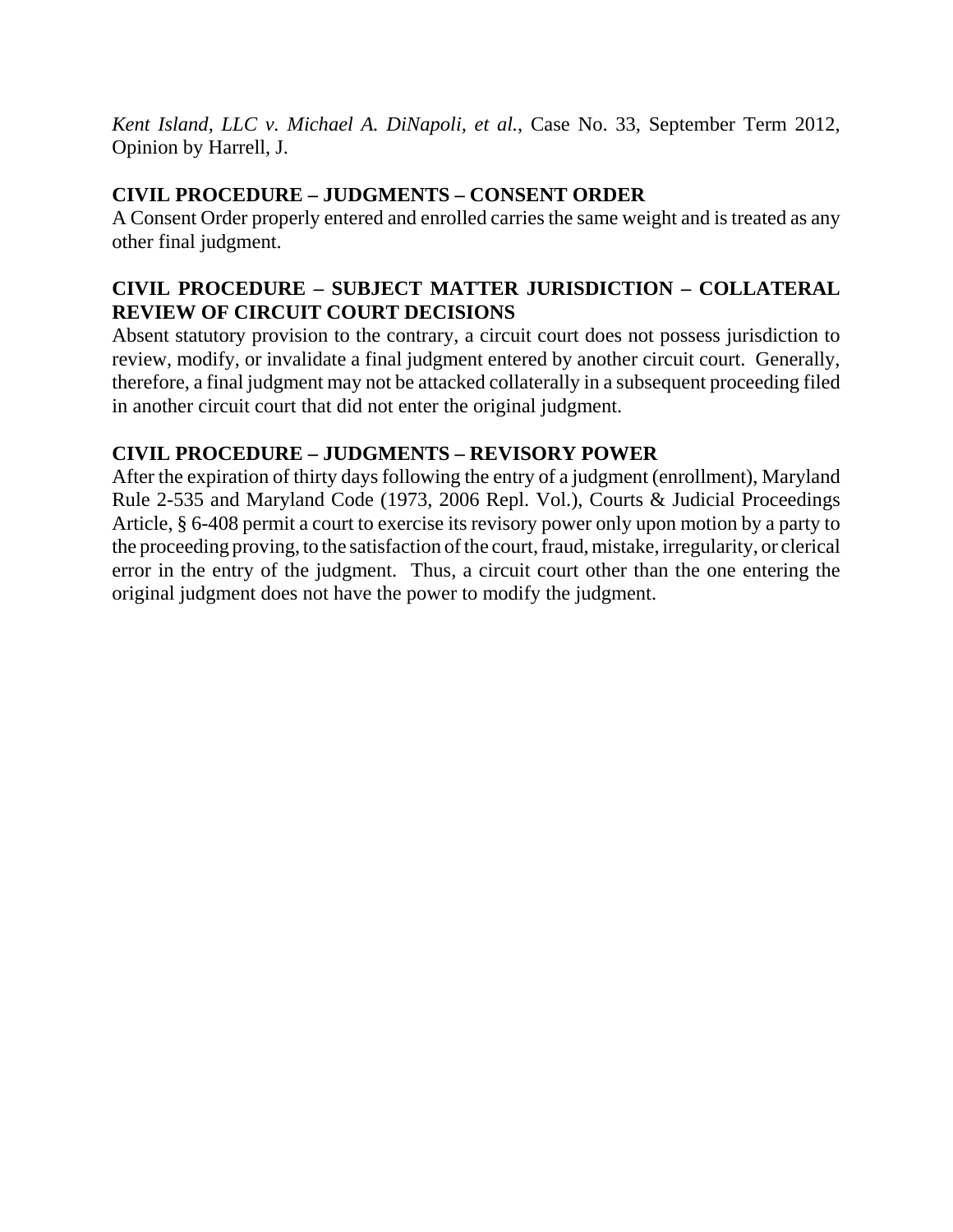Circuit Court for Anne Arundel County Case # C-10-149333

### IN THE COURT OF APPEALS OF

### MARYLAND

No. 33

September Term, 2012

### KENT ISLAND, LLC

v.

MICHAEL A. DINAPOLI, et al.

Bell, C.J., Harrell, Greene, Adkins, Barbera, McDonald, Wilner, Alan M. (Retired, Specially Assigned),

JJ.

Opinion by Harrell, J.

Filed: February 22, 2013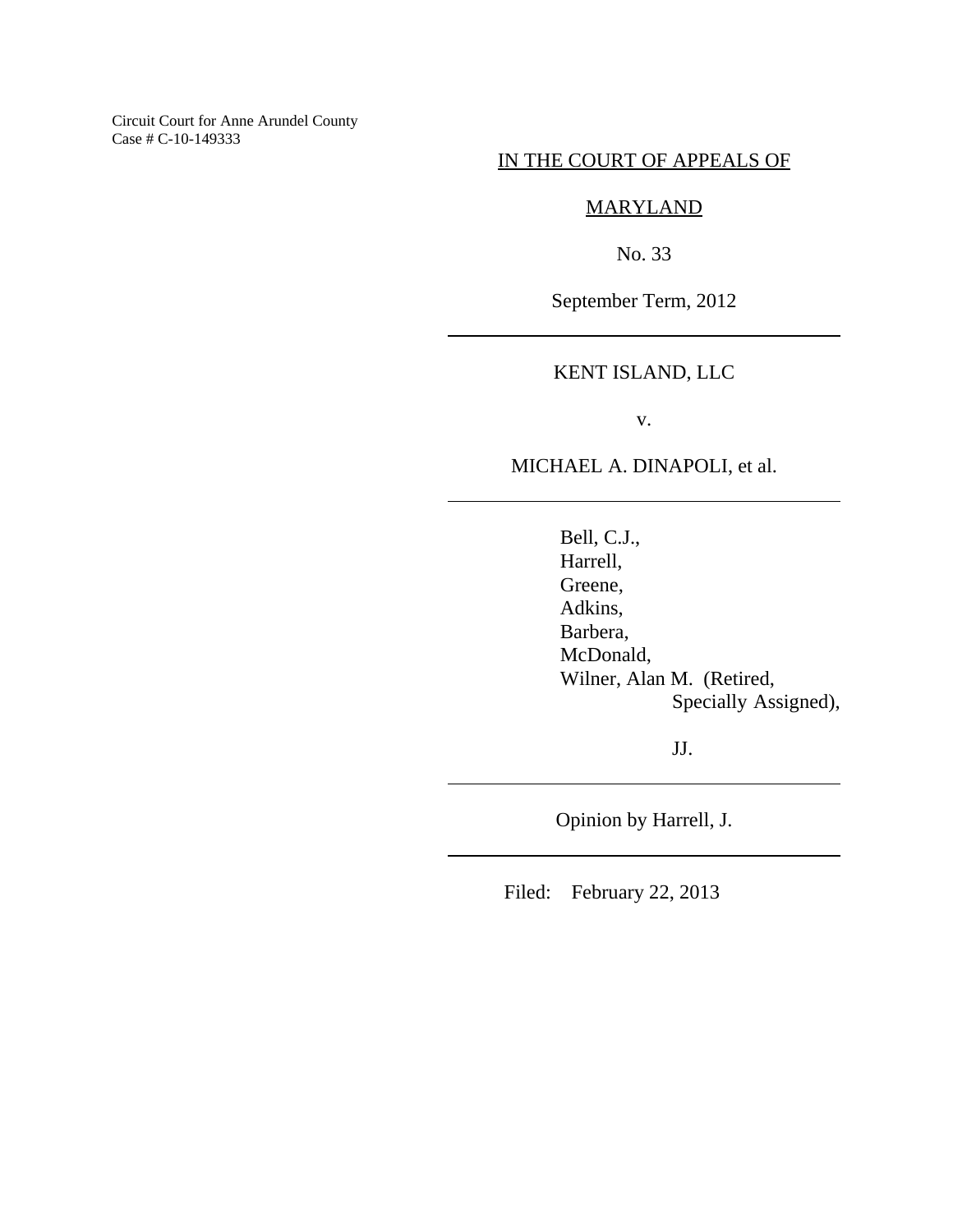This case arises out of an attempt by Respondents<sup>1</sup> to attack collaterally an enrolled Consent Order entered by the Circuit Court for Anne Arundel County. Petitioner Kent Island, LLC ("Kent Island"), entered into the subject Consent Order with the Queen Anne's County Planning Commission ("Planning Commission"), Queen Anne's County Sanitary Commission ("Sanitary Commission"), and the County Commissioners for Queen Anne's County ("County Commissioners") regarding resolution of their disputes over Kent Island's proposed construction of a project known as the Cloisters on Kent Island Subdivision ("Cloisters") in Stevensville, Queen Anne's County. The Consent Order, when entered, terminated litigation in *Kent Island, LLC v. County Comm'rs for Queen Anne's County*, No. C-05-104013 ("*Kent Island I*"), in the Circuit Court for Anne Arundel County. Respondents were not parties to that action.

Seeking invalidation of the Consent Order, Respondents filed suit in the Circuit Court for Queen Anne's County ("*Kent Island II*").<sup>2</sup> On Kent Island's motion, the case was transferred to the Circuit Court for Anne Arundel County, which terminated the case by granting summary judgment on the merits in favor of Petitioner. On direct appeal, the Court of Special Appeals vacated the judgment solely on procedural grounds, finding that venue was appropriate in the Circuit Court for Queen Anne's County. Before us is the narrow

<sup>&</sup>lt;sup>1</sup>Respondents are the Queen Anne's County Conservation Association, Inc. and six residents of Queen Anne's County: Michael A. DiNapoli, Janet DiNapoli, Leland C. Brendsel, B. Diane Brendsel, Daniel T. Hopkins, and Richard M. Markman.

<sup>&</sup>lt;sup>2</sup>Although only Kent Island is a Petitioner before us, the County Commissioners, Sanitary Commission, and Planning Commission were also named as defendants in *Kent Island II*.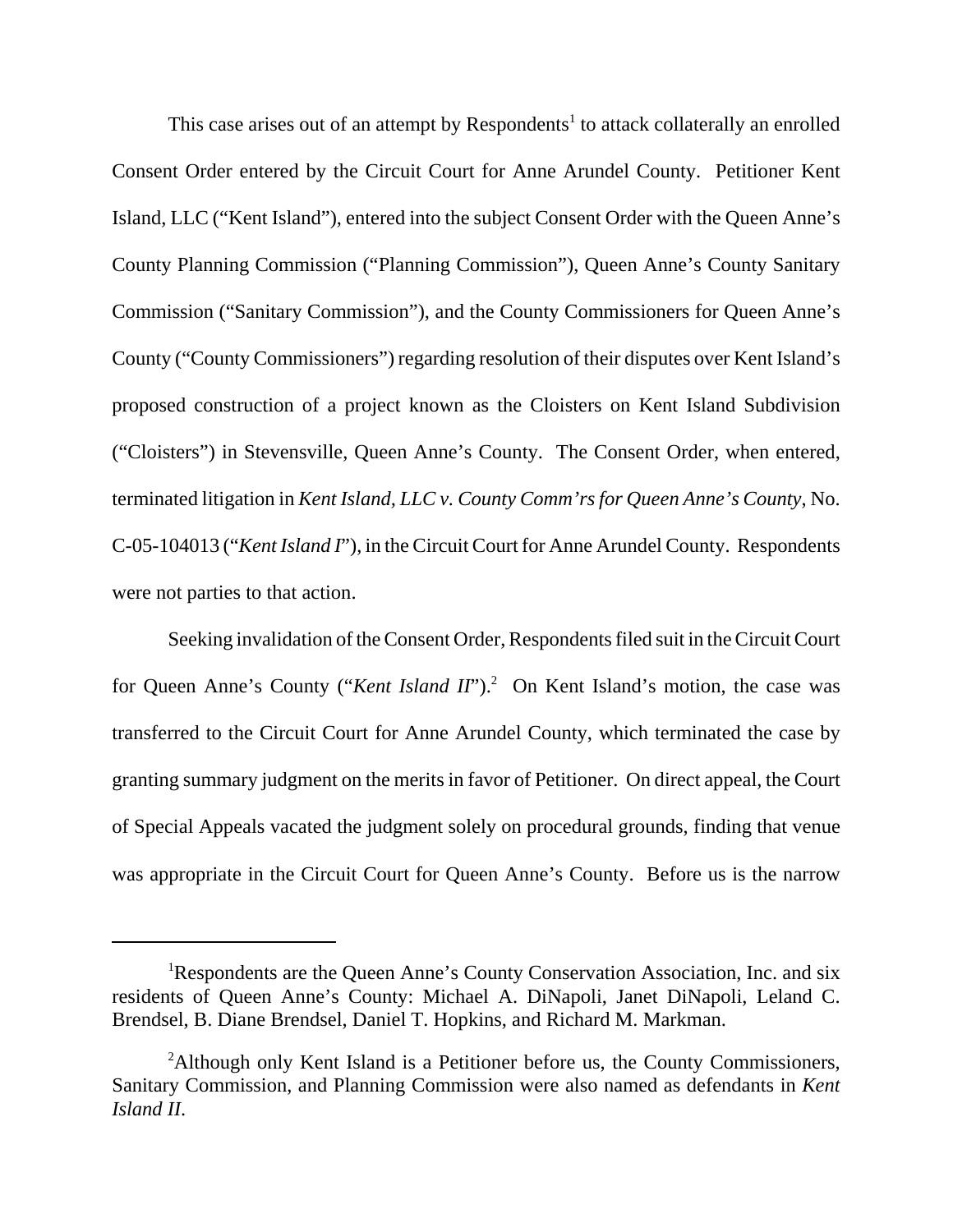question of whether the Circuit Court for Queen Anne's County has subject matter jurisdiction to consider the validity of the enrolled Consent Order of the Circuit Court for Anne Arundel County. Accordingly, we are not called upon, nor required, to express an opinion regarding the challenges to the validity of the Consent Order itself.

#### **FACTS AND PROCEDURAL HISTORY**

Petitioner Kent Island instituted suit in *Kent Island I* against initially the County Commissioners, the Sanitary Commission, and the Maryland Department of the Environment ("MDE") in the Circuit Court for Anne Arundel County<sup>3</sup> on 23 February 2005. Kent Island sought, through a writ of mandamus and declaratory and injunctive relief, to enforce extant laws from 2003 regarding water and sewer planning and to direct the MDE to require Queen Anne's County to provide a favorable water and sewer designation allowing development of the Cloisters. The MDE was dismissed from the case on 27 October 2005. The County Commissioners sought on two occasions – once before the MDE was dismissed and once after – to transfer the case to the Circuit Court for Queen Anne's County. The court denied each request.<sup>4</sup>

<sup>3</sup> Kent Island asserted specifically that venue in *Kent Island I* was appropriate in Anne Arundel County under § 6-201 of the Courts and Judicial Proceedings Article because the MDE "is a principal department of the state government established under Md. Code Ann., Envir. Art. § 1-401" that "carries on regular business in Anne Arundel County."

<sup>&</sup>lt;sup>4</sup>The Circuit Court for Anne Arundel County dismissed ultimately the action on 21 July 2006, determining that Kent Island failed to exhaust its administrative remedies. The Court of Special Appeals, in an unreported opinion filed 17 August 2007, vacated that judgment and remanded to the Circuit Court for further proceedings.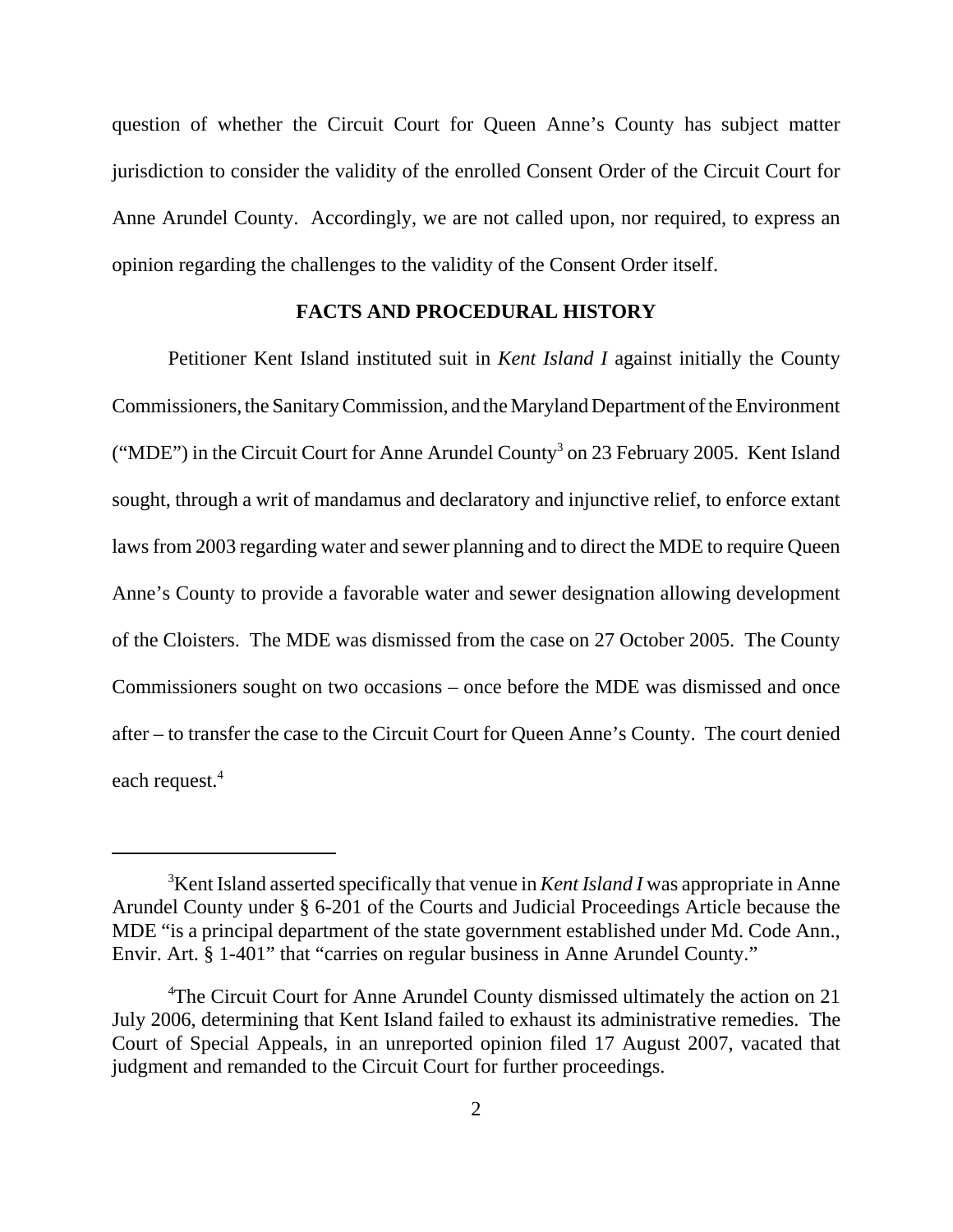On 5 November 2007, Judge William C. Mulford, II, after a two-day hearing,<sup>5</sup> issued an Order concluding that Queen Anne's County violated applicable law by "unlawfully us[ing] its water and sewer allocations to stop growth," requiring the Sanitary Commission to grant the Cloisters an immediate water and sewer service designation, and providing Kent Island 18 months to obtain subdivision plan approvals under the laws and circumstances in effect as of 18 November 2003.<sup>6</sup> The County Commissioners and the Sanitary Commission noted an appeal to the Court of Special Appeals.

During the pendency of the appeal, Kent Island obtained preliminary subdivision approval for the proposed 273 dwelling units in the Cloisters and secured a water and sewer allocation.7 Following oral argument in the Court of Special Appeals in *Kent Island I*, but

<sup>5</sup> Judge Mulford, before ruling on the merits, noted on the record in a hearing on 5 November 2007 that "[a]t least two previous judges [of the Circuit Court for Anne Arundel County] ruled against Queen Anne's County [on a motion to transfer venue] in this case" and no additional affirmative motion to transfer was made by any party in *Kent Island I*.

<sup>6</sup> The Sanitary Commission denied Kent Island's water and sewer allocation request for the Cloisters development on 18 November 2003. Because Judge Mulford found that the Sanitary Commission acted arbitrarily and capriciously and violated applicable law in doing so, he determined that Kent Island was entitled to have its subdivision plans reviewed under the laws in effect on the date of the Sanitary Commission's wrongful action. After 18 November 2003, the real property at issue was re-zoned, such that high-density residential development would no longer be permitted, and various laws and regulations relating to real property development were amended to impose stricter requirements on developers than existed on 18 November 2003.

<sup>&</sup>lt;sup>7</sup>Petitioner contends that it received final subdivision approval from the Planning Commission on 13 November 2008. Respondents contend that Kent Island received at that time only conditional subdivision approval, subject to a number of conditions that it has not fulfilled yet, and has not received yet final subdivision approval, in violation of the time limitation in Judge Mulford's 2007 Order. In oral argument before this Court, the parties (continued...)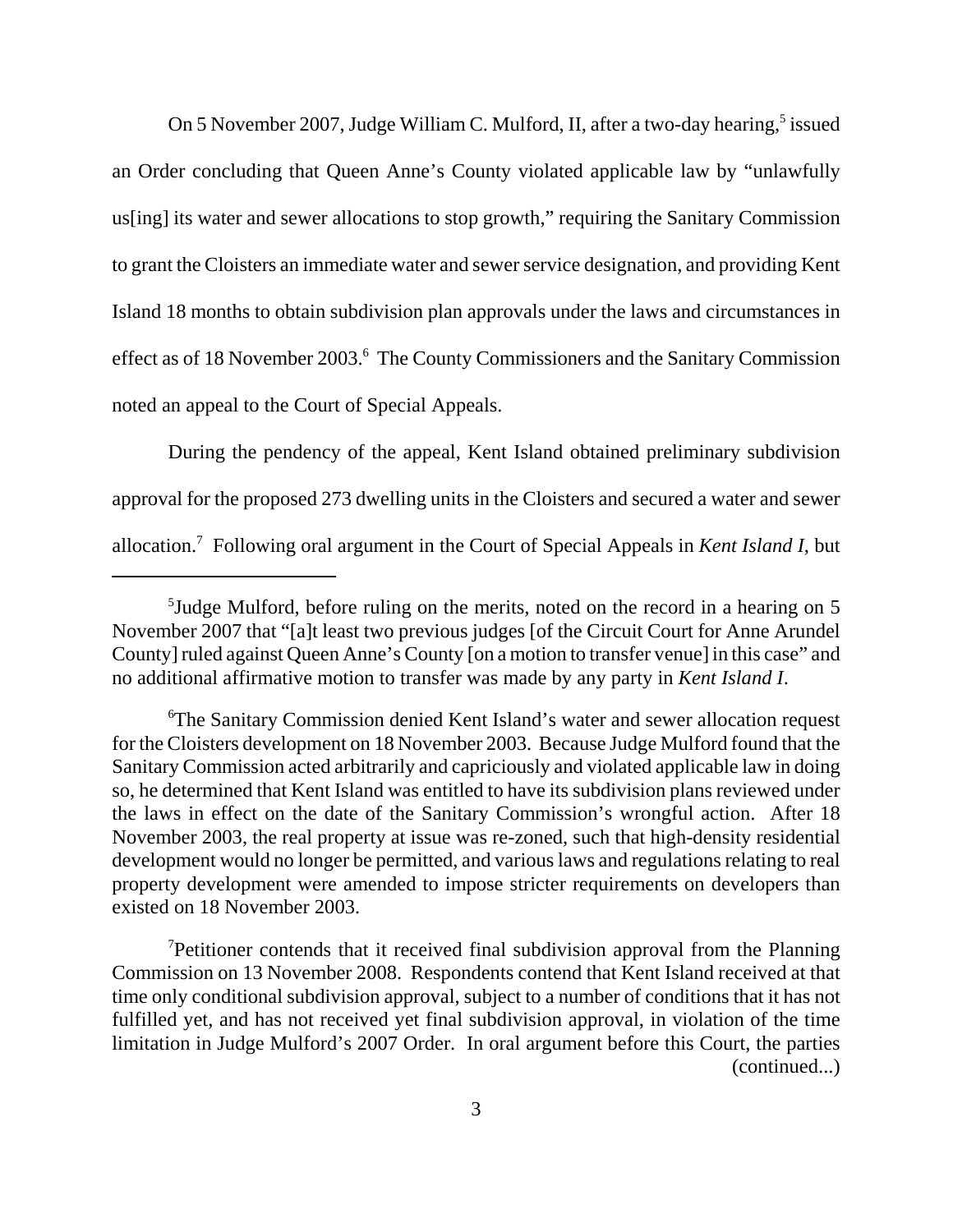prior to a decision by the intermediate appellate court, Kent Island, the County Commissioners, and the Sanitary Commission negotiated a settlement to be entered as a Consent Order by the Circuit Court for Anne Arundel County. After the Planning Commission informed Kent Island on 9 December 2008 that it would not abide by the terms of the proposed Consent Order, the Planning Commission was joined as a party in *Kent Island I* for the purpose of insuring a global resolution.

The Consent Order was conceived as the means to terminate the litigation in *Kent Island I*. Specifically, the County Commissioners and Sanitary Commission agreed to dismiss their pending appeal within ten days. Kent Island agreed to reduce the density of the proposed subdivision to 240 units and withdraw a claim for attorneys' fees. Additionally, the parties to *Kent Island I* agreed to execute a Public Works Agreement within ninety days of Kent Island's final subdivision approval, and extend the time limit in Judge Mulford's 5 November 2007 Order to provide Kent Island five additional years in which to obtain final subdivision approval, consistent with the laws in effect as of 18 November 2003. The Consent Order, signed by the parties to *Kent Island I*, was signed and entered by Judge Mulford on 10 March 2009.<sup>8</sup> In accordance with the Consent Order, the pending appeal was

 $7$ (...continued)

agreed that Kent Island fulfilled the conditions and received final subdivision approval in November 2012. For reasons to be explained, this has no significance to the outcome of this appeal.

<sup>&</sup>lt;sup>8</sup>Following the entry of the Consent Order, Kent Island submitted revised site plans and subdivision plats to the Queen Anne's County Department of Land Use, Growth (continued...)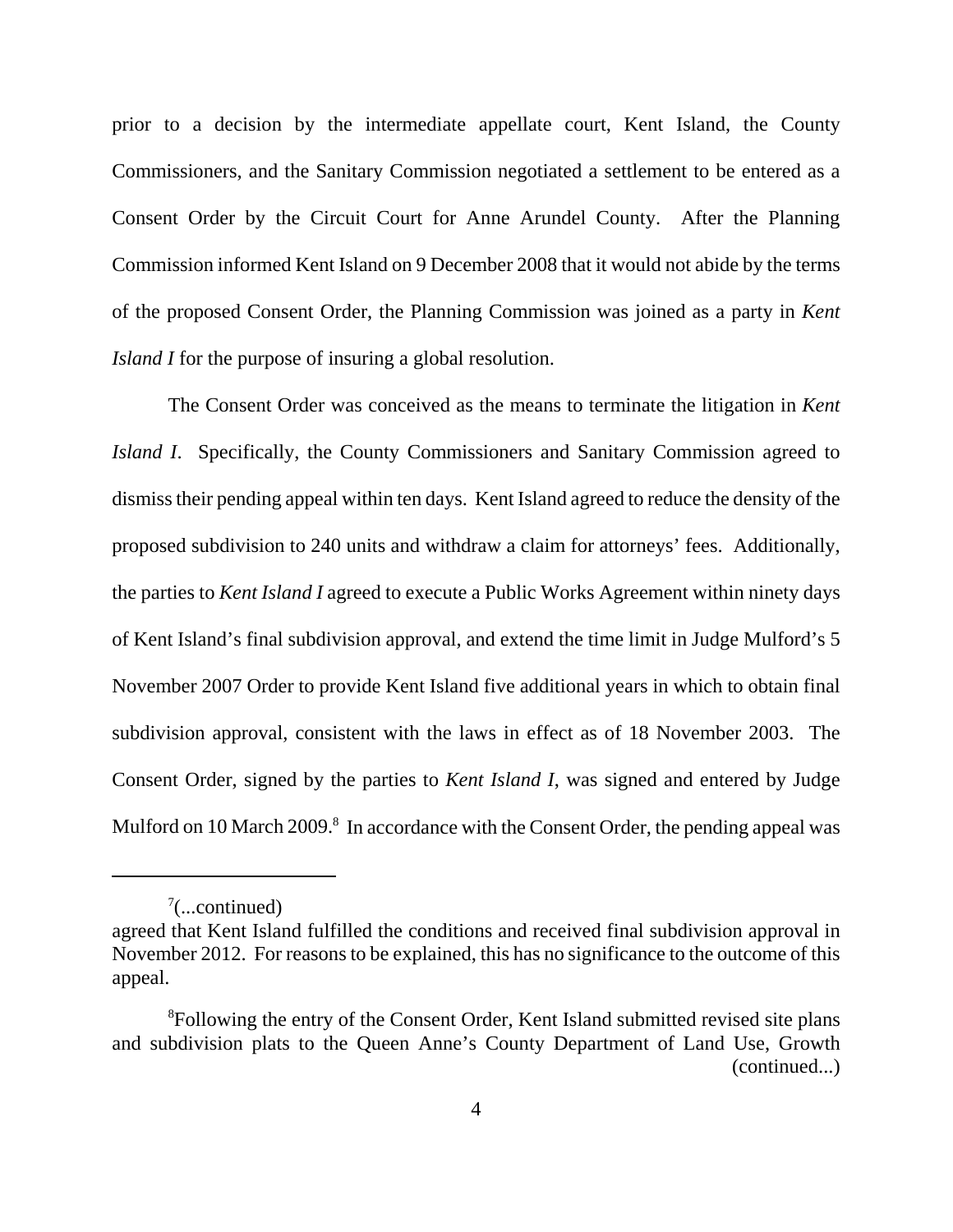dismissed by the Court of Special Appeals on 17 March 2009.

The present action, *Kent Island II*, was filed by Respondents, who were not parties to *Kent Island I*, on 23 December 2009 in the Circuit Court for Queen Anne's County. Respondents asked the Circuit Court for Queen Anne's County to invalidate the Consent Order entered in *Kent Island I*. Specifically, Respondents alleged that the Consent Order is invalid because it establishes illegal contract zoning, unlawfully attempts to create a Development Rights and Responsibilities Agreement, denies Respondents equal protection under the law, and confers special privileges and zoning upon a single property, thus rendering the Consent Order an invalid special law. Kent Island filed on 22 January 2010 a Motion to Dismiss or, in the Alternative, to Transfer the Action to the Circuit Court for Anne Arundel County, asserting that, due to the long litigation history of *Kent Island I* in Anne Arundel County and the possibility of "conflicting and inconsistent opinions," Anne Arundel County was the proper forum to consider Respondents' assertions "as the court that approved and entered the Consent Order." On 12 February 2010, the Circuit Court for Queen Anne's County granted, without elaboration, Kent Island's Motion to Transfer and

<sup>8</sup> (...continued)

Management and Environment on 15 April 2009. The plans were submitted for review to the Planning Commission on 14 August 2009. The Planning Commission would not review, however, the unit plans in accordance with the Consent Order. The Circuit Court for Anne Arundel County found the Planning Commission in constructive civil contempt, and directed the Planning Commission to review Kent Island's revised site plans and subdivision plats pursuant to the Consent Order. The Planning Commission appealed to the Court of Special Appeals, which affirmed the judgment of the Circuit Court in an unreported opinion filed on 18 July 2011.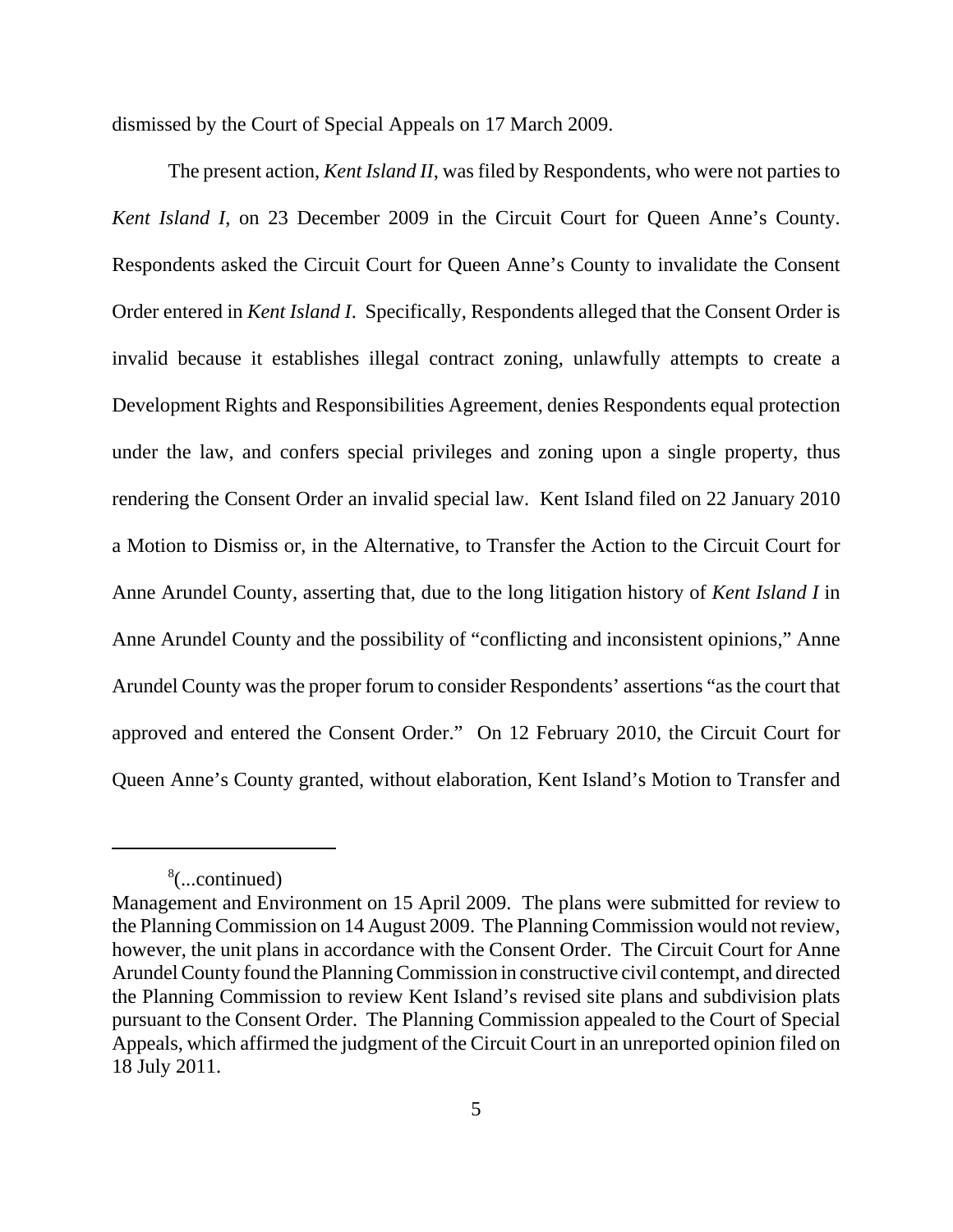ordered the case transferred to the Circuit Court for Anne Arundel County.

*Kent Island II* was assigned to Judge Mulford. Respondents filed a Request for Recusal on 5 April 2010, contending that because Judge Mulford signed the Consent Order in *Kent Island I*, he was "inherently and personally biased and inclined to ratify and uphold that agreement." Following a hearing on 30 June 2010, Judge Mulford denied the request for recusal. The parties then filed cross-motions for summary judgment. On 8 December 2010, Judge Mulford issued an Order and supporting Memorandum Opinion granting summary judgment in favor of Kent Island, concluding that: (1) the Consent Order does not constitute illegal contract zoning because it was the court's 5 November 2007 Order in *Kent Island I*, and not the Consent Order, which required Queen Anne's County to review Kent Island's plans under the laws in effect on 18 November 2003; (2) the Consent Order is not itself a Development Rights and Responsibility Agreement; and (3) Respondents were not denied equal protection of the law.

Respondents filed timely a Notice of Appeal to the Court of Special Appeals, challenging the decision of the Circuit Court for Queen Anne's County to transfer venue to the Circuit Court for Anne Arundel County, as well as Judge Mulford's decisions to deny Respondents' request for his recusal and to grant summary judgment on the merits to Kent Island. In a reported opinion filed on 1 March 2012, a panel of the intermediate appellate court vacated the judgment of the Circuit Court for Anne Arundel County and remanded with instructions to transfer the case to Queen Anne's County, finding that the Circuit Court for Queen Anne's County abused its discretion in transferring the case to Anne Arundel County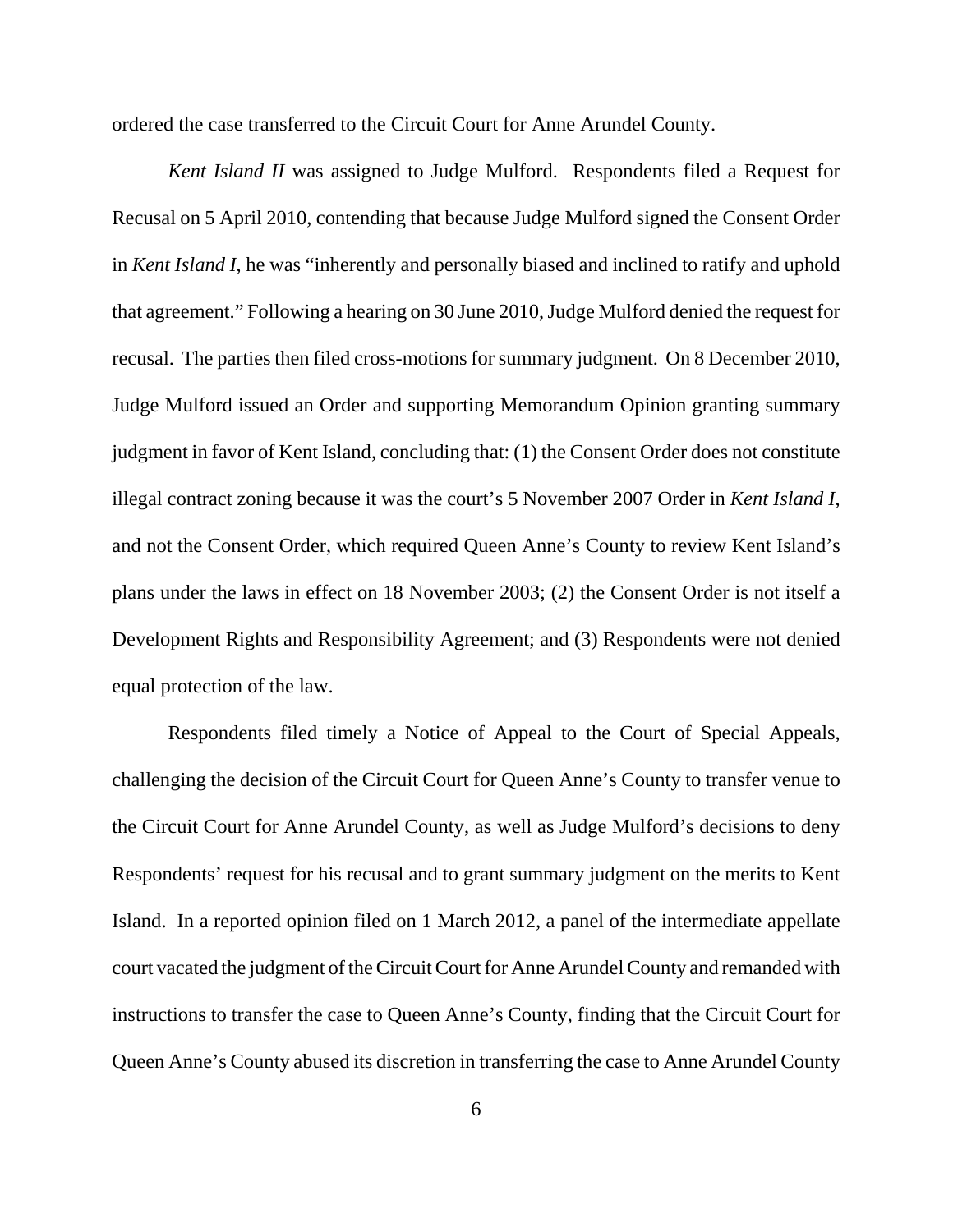in the first instance because Queen Anne's County had properly both venue and subject matter jurisdiction to consider and decide *Kent Island II*. *DiNapoli v. Kent Island, LLC*, 203 Md. App. 452, 38 A.3d 509 (2012). Specifically, the court determined that venue in Queen Anne's County was proper because only Queen Anne's County was common to all parties, and "[n]othing in the venue statutes . . . indicates the location of prior litigation is a factor that governs, or is dispositive of, venue." *Id.* at 472, 38 A.3d at 521.

The Court of Special Appeals, in considering whether the Circuit Court for Queen Anne's County had jurisdiction to hear the case, noted that a circuit court has "full commonlaw and equity powers and jurisdiction in all civil and criminal cases within its county," *id.* at 473, 38 A.3d at 521 (quoting Md. Code (1973, 2006 Repl. Vol.), Courts & Judicial Proceedings Article, § 1-501), which is not divested merely because the court was asked to review "a Consent Order signed by a judge from another circuit court."9 *Id.* Moreover, the court noted that "[c]ircuit courts regularly review, modify, and enforce orders, settlement agreements, and decisions from other circuit courts," and thus the litigation of *Kent Island I* in Anne Arundel County did not deprive Queen Anne's County of jurisdiction to consider Respondents' attack on the validity of the Consent Order. *Id.* at 473–74, 38 A.3d at 521–22. Because the Court of Special Appeals determined that *Kent Island II* should have been heard in the Circuit Court for Queen Anne's County, it vacated the decision of the Circuit Court

<sup>&</sup>lt;sup>9</sup>The Court of Special Appeals appeared also to equate the Consent Order signed by Judge Mulford to a mere settlement agreement. It is unclear from the opinion, however, how this was weighed as a factor in its analysis. *See id.* at 472–74, 38 A.3d at 521–22.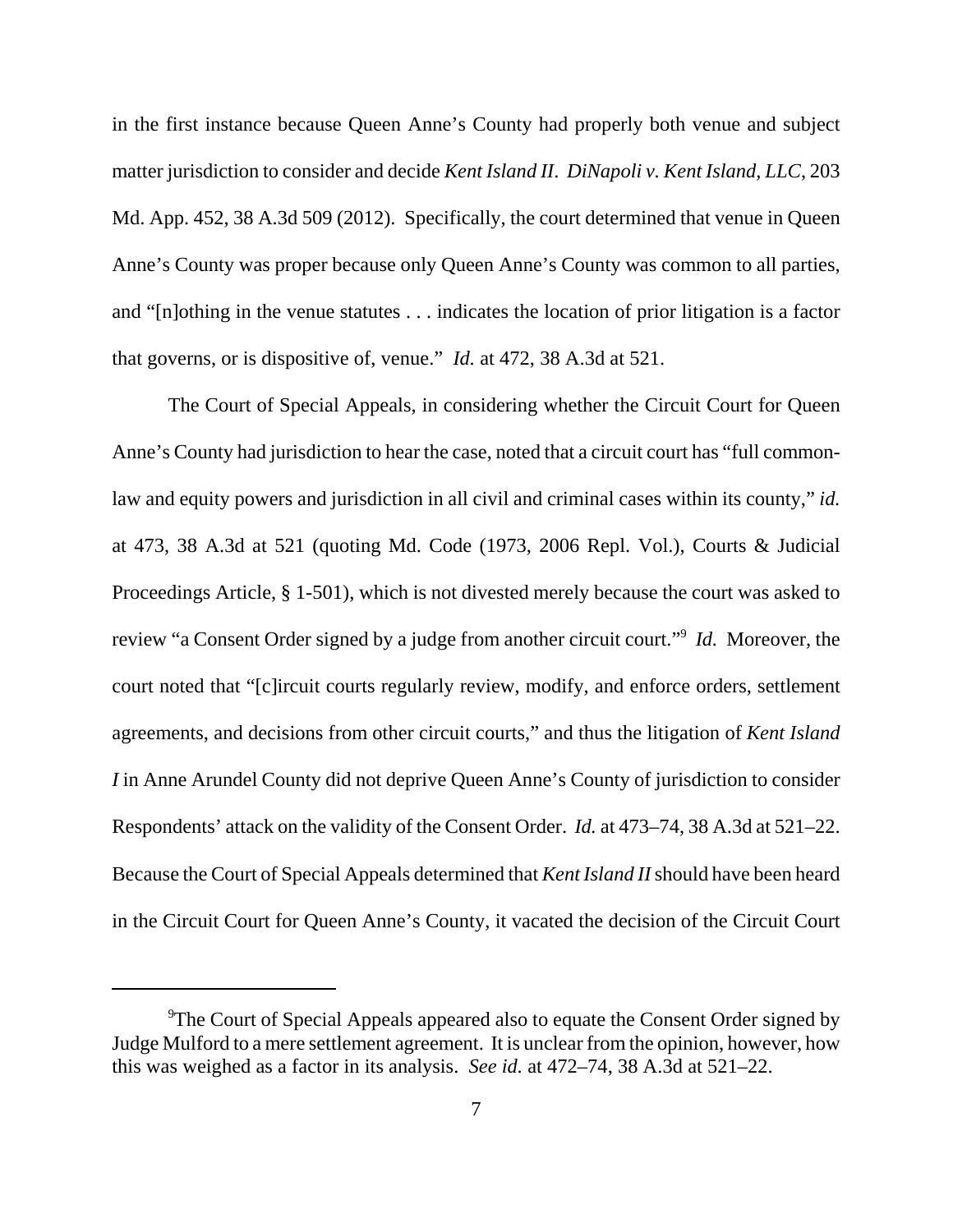for Anne Arundel County, without considering the arguments raised by Respondents as to

recusal of Judge Mulford or the merits of the collateral attack on the Consent Order. *Id.* at

477, 38 A.3d at 523.

Upon Kent Island's petition, we issued a writ of *certiorari* on 21 June 2012 to

consider the following questions:

(1) Whether the Court of Special Appeals was wrong in finding that a Consent Order, agreed to by the parties, signed by a judge and entered as a final judgment by the Circuit Court for Anne Arundel County was a mere settlement agreement, reviewable by the Circuit Court for Queen Anne's County rather than a final judgment that could only be revised by the Circuit Court entering the judgment as set forth in Rule 2-535 based on fraud, mistake or irregularity.

(2) Whether the Court of Special Appeals was wrong in finding that the Circuit Court for Queen Anne's County had subject matter jurisdiction to review a final judgment entered by the Circuit Court for Anne Arundel County.

#### **DISCUSSION**

I. The 2009 Consent Order in *Kent Island I* is a Final, Enrolled Judgment

The parties disagree regarding the legal effect of the Consent Order entered by Judge

Mulford in *Kent Island I*. Specifically, Kent Island argues that the Consent Order is a final

judgment, and thus is subject to revision only in the same manner as any final judgment.

Respondents, by contrast, refer to the Consent Order throughout their brief as a "settlement

agreement," and thus argue that, despite Judge Mulford's imprimatur, the Circuit Court for

Queen Anne's County may hear a challenge to the Consent Order's validity brought by

strangers to *Kent Island I*. Indeed, in determining that the Circuit Court for Queen Anne's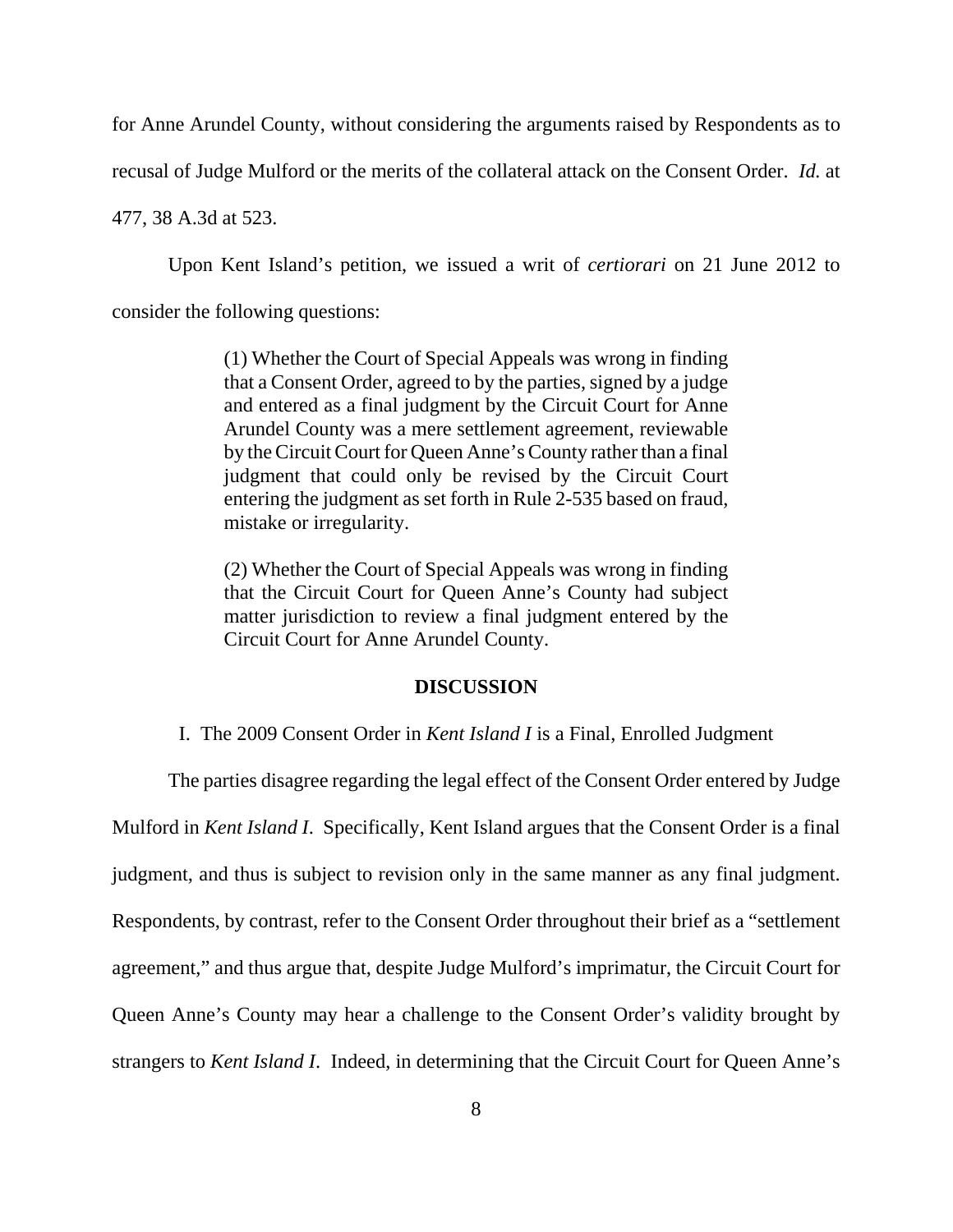County had fundamental jurisdiction to decide the present litigation, the Court of Special Appeals stated that the 2009 Consent Order "was simply a settlement agreement," that "[t]he Circuit Court for Anne Arundel County resolved no conflict in the case and took no evidence or heard argument upon which it resolved a contested issue," and that "the parties crafted their own terms and Judge Mulford, by signing the agreement, did not order the parties to do anything that they had not agreed to do." *Id.* at 473–44, 38 A.3d at 521–22.

The Court of Special Appeals erred in equating the Consent Order entered by Judge Mulford with a mere settlement agreement. Although a settlement agreement is not a final judgment, a consent order is. *See Jones v. Hubbard*, 356 Md. 513, 525–26, 740 A.2d 1004, 1011 (1999). "A consent judgment or consent order is an agreement of the parties with respect to the resolution of the issues in the case or in settlement of the case, that has been embodied in a court order and entered by the court, thus evidencing its acceptance by the court." *Long v. State*, 371 Md. 72, 82, 807 A.2d 1, 6–7 (2002) (citing *Jones*, 356 Md. at 529, 740 A.2d at 1013; *Chernick v. Chernick*, 327 Md. 470, 478, 610 A.2d 770, 774 (1992)). A consent decree memorializes the parties' agreement to relinquish the right to litigate the controversy, "and thus save themselves the time, expense, and inevitable risk of litigation." *Id.* at 82, 807 A.2d at 7 (quoting *United States v. Armour & Co.*, 402 U.S. 673, 681, 91 S. Ct. 1752, 1757, 29 L. Ed. 2d 256, 263 (1971)).

Although consent judgments are, at the same time, contractual and judicial in nature, "consent judgments should normally be given the same force and effect as any other judgment, including judgments rendered after litigation." *Jones*, 356 Md. at 532, 740 A.2d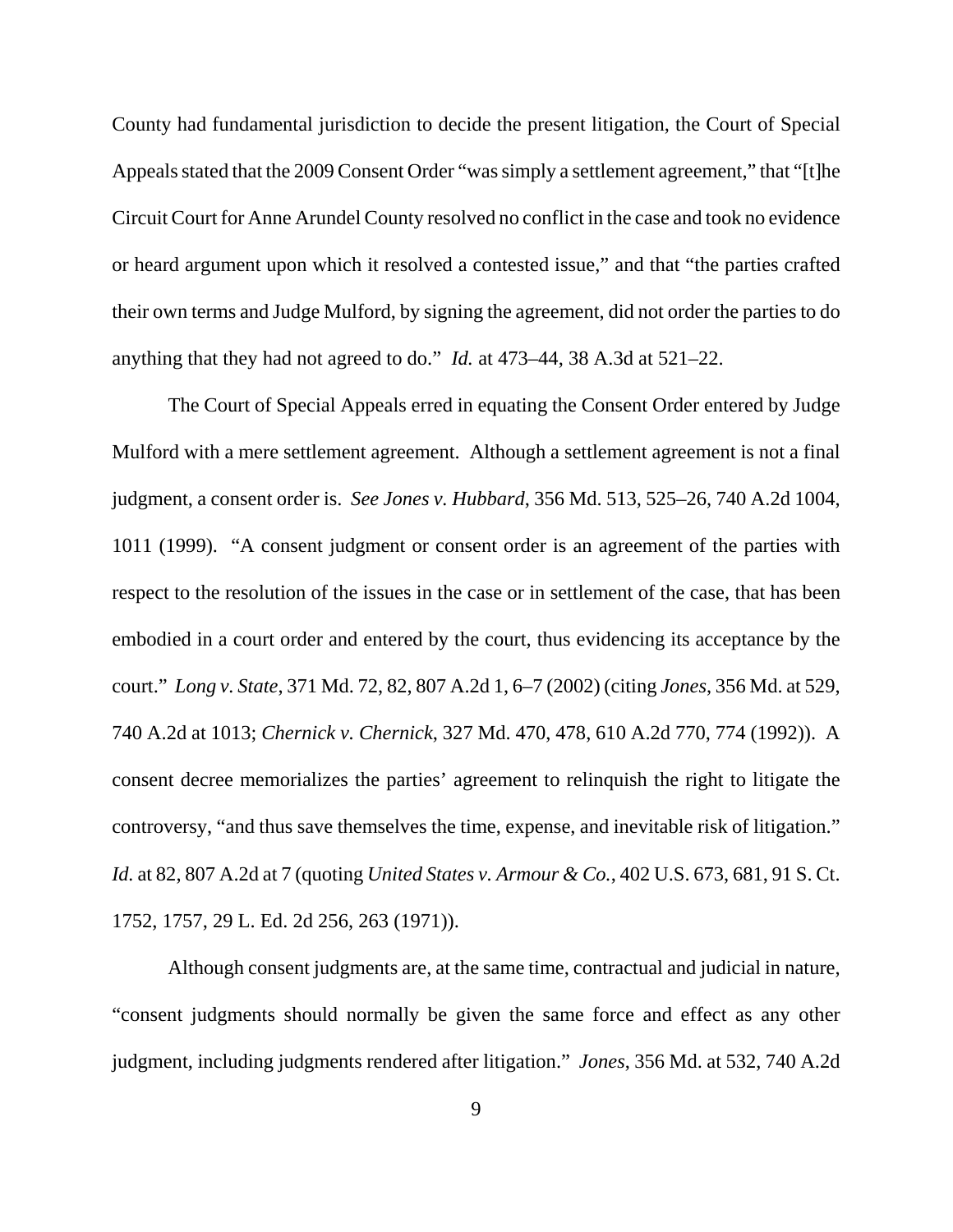at 1014; *Chernick*, 327 Md. at 478, 610 A.2d at 774. It is a "judgment and an order of court. Its only distinction is that it is a judgment that a court enters at the request of the parties." *Jones*, 356 A.2d at 528, 740 A.2d at 1013. Thus, a consent order entered properly carries the same weight and is treated as any other final judgment. Here, because the Consent Order was a final disposition of the matter in controversy, adjudicated the claims against all parties (including Kent Island's outstanding claim for attorneys' fees and the pending appeal), and was properly entered on the docket by the clerk, *see Jones*, 356 Md. at 524, 740 A.2d at 1010 (noting the requirements for the proper entry of a final judgment (quoting *Bd. of Liquor License Comm'rs v. Fells Point Café, Inc.*, 344 Md. 120, 129, 685 A.2d 772, 776 (1996))), the Consent Order became the final judgment in *Kent Island I* on 10 March 2009 and became enrolled thirty days later, absent the entry of a stay.

Additionally, the Court of Special Appeals appeared to characterize the Consent Order as a mere settlement agreement because, by virtue of the appeal pending in the Court of Special Appeals at the time the Consent Order was entered, the Circuit Court for Anne Arundel County was "divest[ed] . . . of jurisdiction"during the pendency of the appeal, and thus lacked the authority to take any action with respect to *Kent Island I*. *DiNapoli*, 203 Md. App. at 473, 38 A.3d at 521. We have noted repeatedly, however, that in the absence of a stay, trial courts retain fundamental jurisdiction over a matter despite the pendency of an appeal. *See, e.g.*, *Cottman v. State*, 395 Md. 729, 739, 912 A.2d 620, 625–26 (2006); *County Comm'rs v. Carroll Craft Retail, Inc.*, 384 Md. 23, 44–45, 862 A.2d 404, 417–18 (2004); *Pulley v. State*, 287 Md. 406, 417–18, 412 A.2d 1244, 1250 (1980). Thus, a trial court may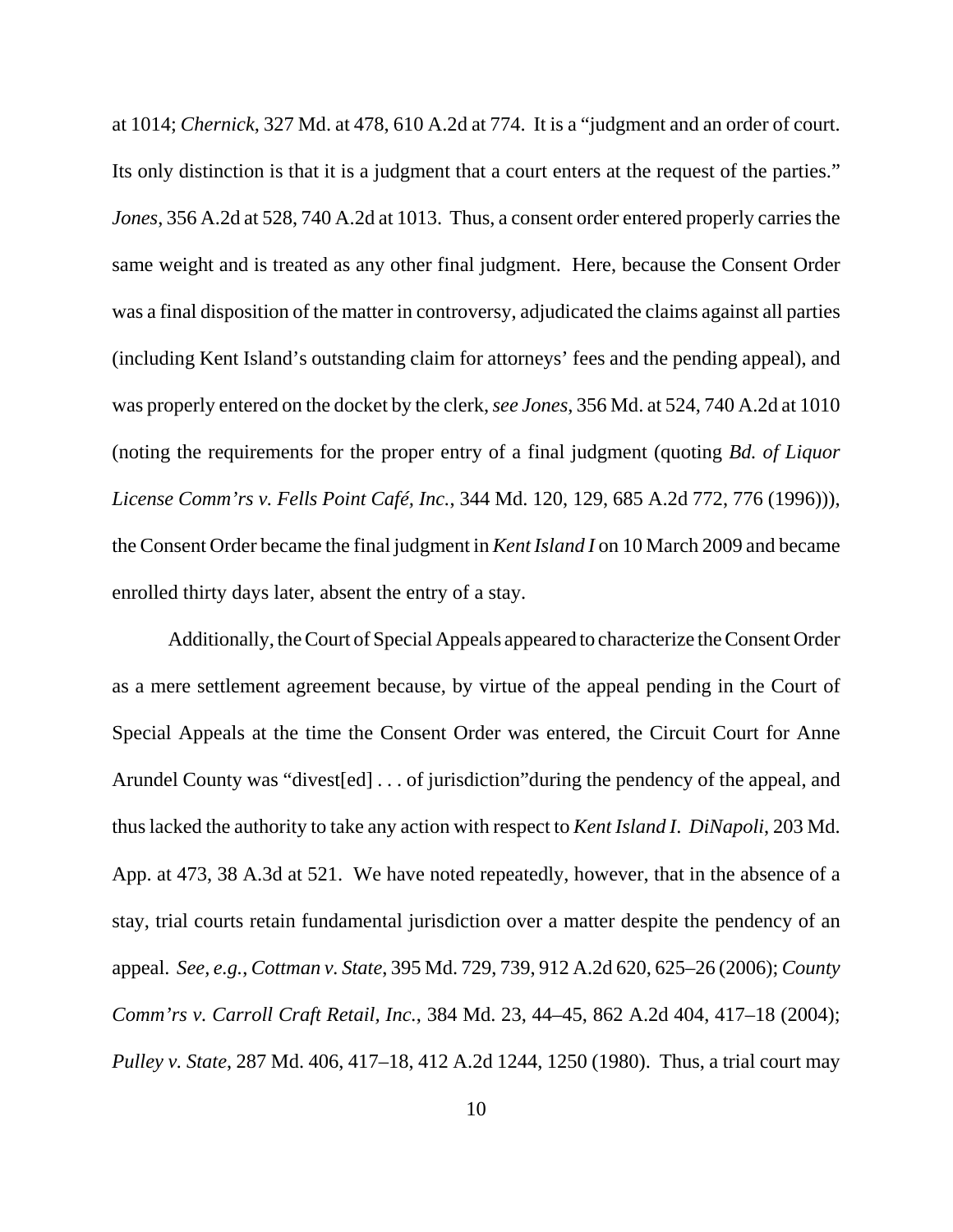continue ordinarily to entertain proceedings during the pendency of an appeal, so long as the court does not exercise its jurisdiction in a manner affecting the subject matter or justiciability of the appeal. *Carroll Craft Retail*, 384 Md. at 45, 862 A.2d at 417–18. Even if a trial court does so, however, such a ruling is not void for lack of jurisdiction, but is instead reversible on appeal. *Downes v. Downes*, 388 Md. 561, 575, 880 A.2d 343, 351 (2005); *Carroll Craft Retail*, 384 Md. at 45, 862 A.2d at 417–18. The parties to a pending appeal are free, before the appeal is decided, to enter into a court-sanctioned agreement resolving the litigation and dismissing the pending appeal, no matter that the appeal remained pending at the time the agreement is memorialized in a consent judgment. Thus, because the Circuit Court for Anne Arundel County had jurisdiction to enter the Consent Order at the time the appeal in *Kent Island I* was pending, the Consent Order is a valid final and enrolled judgment.

### II. The Circuit Court for Queen Anne's County Does Not Have Jurisdiction to Consider a Collateral Attack on a Consent Order Entered by the Circuit Court for Anne Arundel County

Kent Island contends primarily that the Circuit Court for Queen Anne's County is not empowered in *Kent Island II* to consider a collateral attack on the validity of the Consent Order because it is not the jurisdiction in which the Consent Order was entered. Specifically, Kent Island asserts that circuit courts are not vested with the authority to overturn final judgments made by other circuit courts, and thus the Circuit Court for Queen Anne's County does not have jurisdiction over Respondents' claims. Additionally, because the Consent Order was a final, enrolled judgment in *Kent Island I*, Kent Island argues that revision of the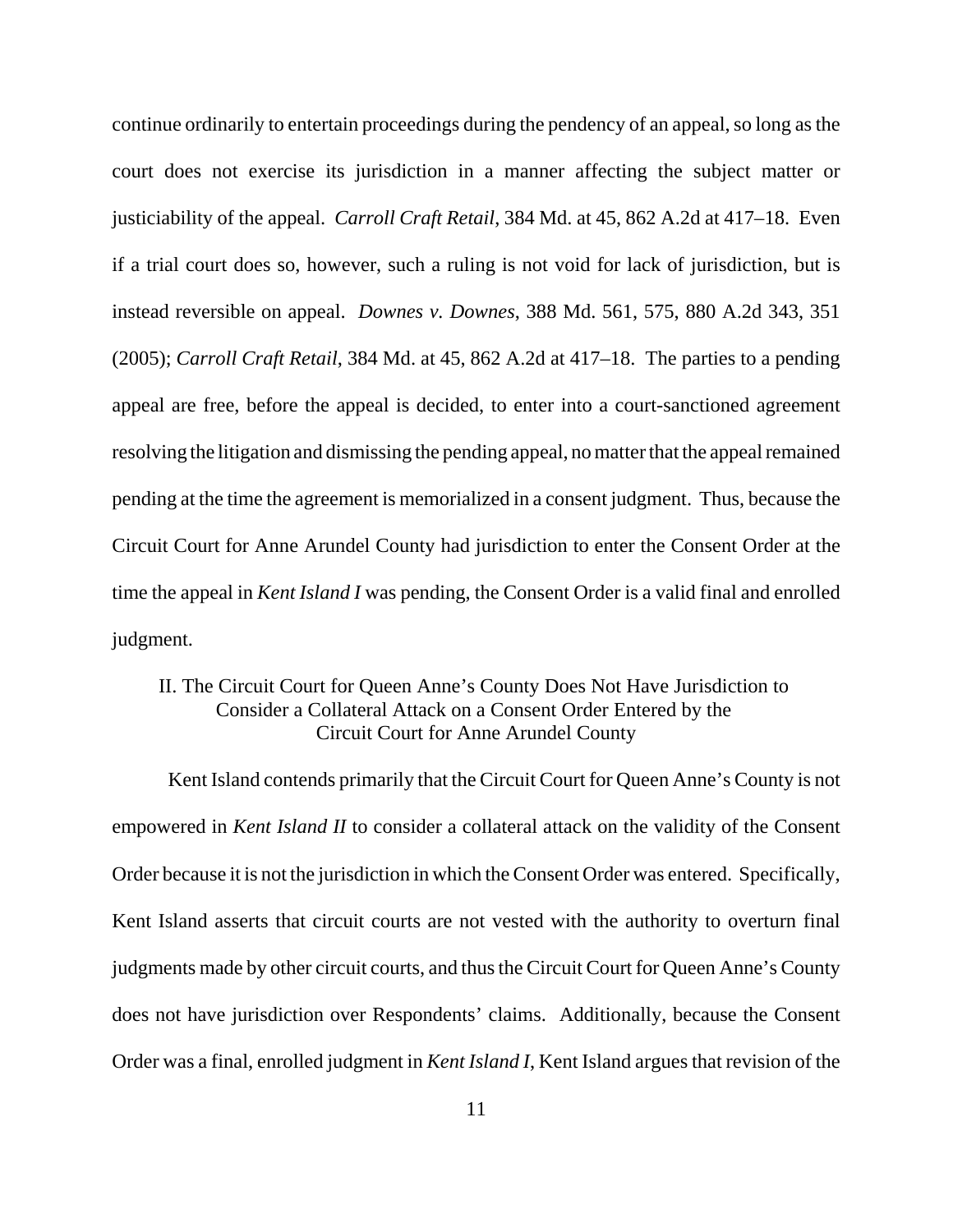judgment is limited by the requirements of Maryland Rule  $2-535^{10}$  and § 6-408 of the Courts and Judicial Proceedings Article.<sup>11</sup> Because Respondents did not satisfy the criteria under either of these provisions, Kent Island maintains that neither Circuit Court here has the authority to modify, review, or overturn the Consent Order entered in *Kent Island I*. By contrast, Respondents (and the Court of Special Appeals) believe that there is no prohibition against one circuit court reviewing and upsetting an enrolled Consent Order issued by another. Rather, as the Court of Special Appeals stated, "[c]ircuit courts regularly review, modify, and enforce orders, settlement agreements, and decisions from other circuit courts." *DiNapoli*, 203 Md. App. at 474, 38 A.3d at 522 (citing *Nace v. Miller*, 201 Md. App. 54, 69–71, 28 A.3d 737, 746–48 (2011), *cert. denied*, 424 Md. 56, 33 A.3d 982 (2011); *Sigurdsson v. Nodeen*, 180 Md. App. 326, 345, 950 A.2d 848, 859 (2008), *aff'd*, 408 Md.

<sup>11</sup>Maryland Code, § 6-408 of the Courts and Judicial Proceedings Article states:

 $10$ Maryland Rule 2-535 provides that, after the expiration of thirty days following the entry of a judgment, the judgment may only be modified in the case of clerical error or in the following manner:

<sup>(</sup>b) On motion of any party filed at any time, the court may exercise revisory power over the judgment in case of fraud, mistake, or irregularity. . . .

For a period of 30 days after the entry of a judgment, or thereafter pursuant to motion filed within that period, the court has revisory power and control over the judgment. After the expiration of that period the court has revisory power and control over the judgment only in case of fraud, mistake, irregularity, or failure of an employee of the court or of the clerk's office to perform a duty required by statute or rule.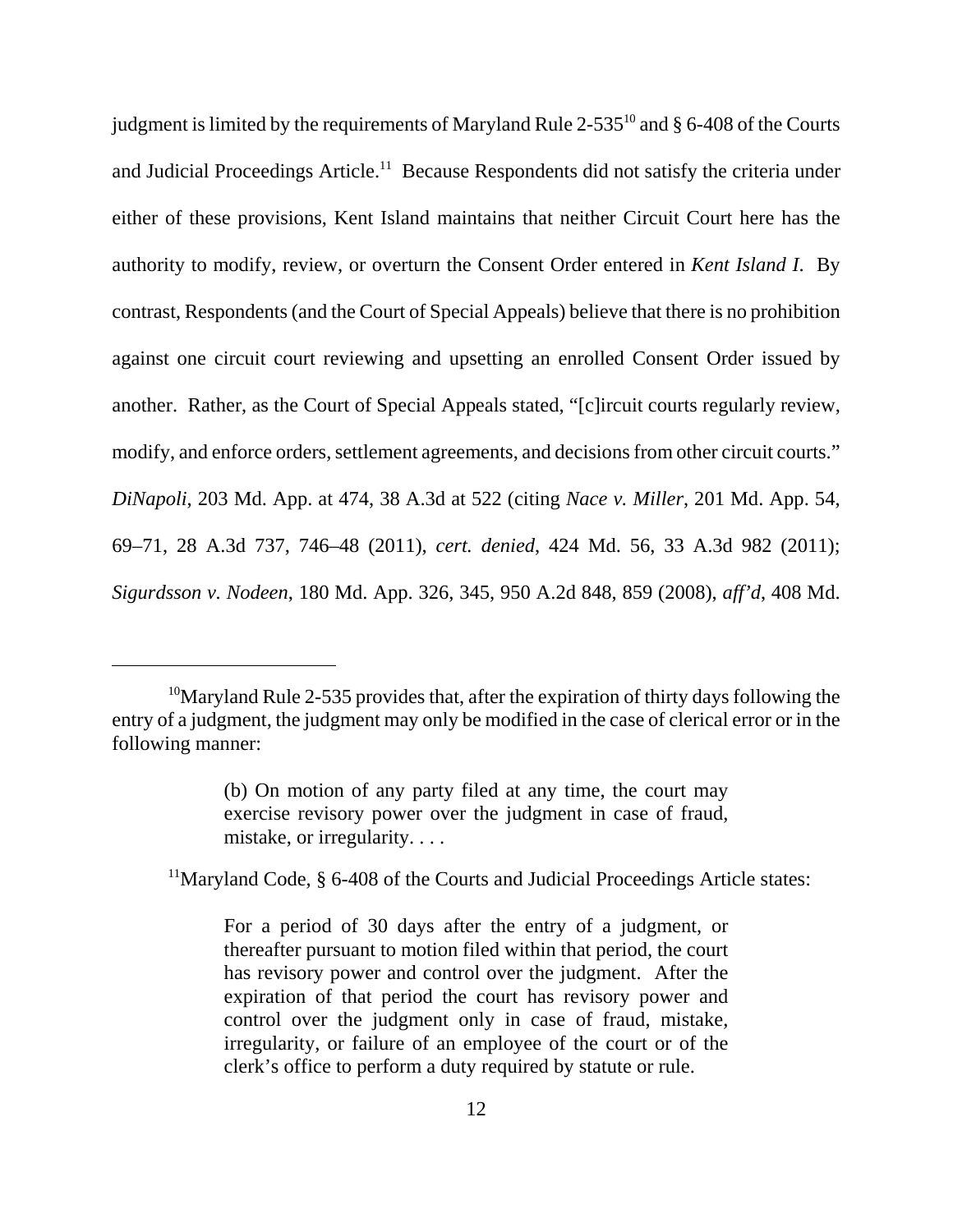167, 968 A.2d 1075 (2009)).

Jurisdiction embraces two distinct concepts: "(i) the power of a court to render a valid decree, and (ii) the propriety of granting the relief sought." *Maryland Bd. of Nursing v. Nechay*, 347 Md. 396, 406, 701 A.2d 405, 410 (1997) (quoting *Moore v. McAllister*, 216 Md. 497, 507, 141 A.2d 176, 182 (1958)). Whether a court has fundamental jurisdiction, or the "power, or authority, . . . to render a valid final judgment," is determined by the applicable constitutional and statutory provisions. *Kaouris v. Kaouris*, 324 Md. 687, 708, 598 A.2d 1193, 1203 (1991).

The authority of the circuit courts of Maryland is defined by Article IV, § 20 of the Maryland Constitution and § 1-501 of the Courts and Judicial Proceedings Article. The Maryland Constitution provides, in relevant part, that each circuit court has "all the power, authority and jurisdiction, original and appellate, which the Circuit Courts of the counties exercised on [4 November 1980]. . . ." Md. Const., Art. IV, § 20. Circuit courts are the "highest common-law and equity courts of record exercising original jurisdiction within the State," and have "full common-law and equity powers and jurisdiction in all civil and criminal cases within its county, . . . except where by law jurisdiction has been limited or conferred exclusively upon another tribunal." Md. Code (1973, 2006 Repl. Vol.), Courts & Judicial Proceedings Article, § 1-501. Because the circuit courts operate largely independently of each other, they are not vested inherently with the authority to enforce orders entered by other circuit courts. *Solomon v. Solomon*, 118 Md. App. 96, 114, 701 A.2d 1199, 1207 (1997) ("Art. IV § 20 of the Maryland Constitution authorizes the circuit court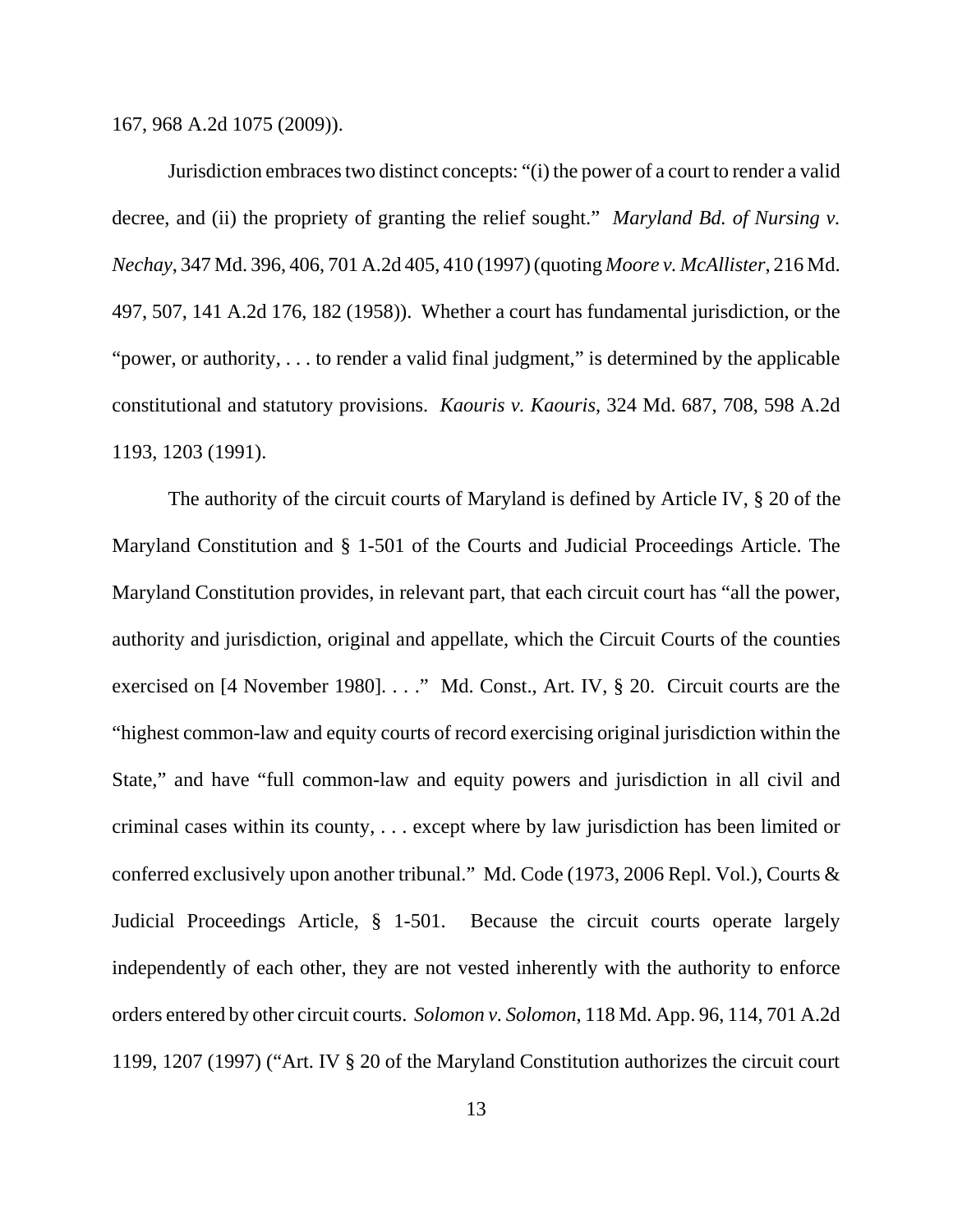of each county and of Baltimore City, in the absence of any express statutory authority to the contrary, to enforce only its own judgments."). Special statutory authority has been enacted by the General Assembly where it desires otherwise in discrete circumstances.

Respondents seek to attack collaterally the final and enrolled judgment entered by the Circuit Court for Anne Arundel County. *See Fisher v. DeMarr*, 226 Md. 509, 514, 174 A.2d 345, 348 (1961) ("Where in a subsequent judicial proceeding the judgment is relied upon as a cause of action or defense by one party to the proceeding and the other party sets up the invalidity of the judgment, he is collaterally attacking the judgment." (quoting Restatement of Judgments, § 11)). Contrary to the reasoning of Respondents and the Court of Special Appeals, however, a circuit court does not possess jurisdiction generally to review, modify, or overrule Consent Orders entered by another circuit court, all things being equal. *See* Md. Const., Art. IV, § 20; *Solomon*, 118 Md. App. at 114, 701 A.2d at 1207. We have long held that "the acts of a competent tribunal cannot be reviewed collaterally. They are to be taken as a just and proper exercise of power in all other Courts." *Clark v. Southern Can Co.*, 116 Md. 85, 93, 81 A. 271, 274 (1911) (quoting *Cook's Lessee v. Carroll*, 6 Md. 104, 112 (1854)). *See also Johnson v. Johnson*, 265 Md. 327, 331, 289 A.2d 318, 320 (1972) ("[A] final determination reached by a court having jurisdiction [cannot] be made the subject of collateral attack."); *Dorsey v. Wroten*, 35 Md. App. 359, 361, 370 A.2d 577, 579 (1977) ("A consent decree is entered under the eye and with the sanction of the court and should be considered a judicial act not open to question or controversy in a collateral proceeding.").

In support of their contention that the Circuit Court for Queen Anne's County has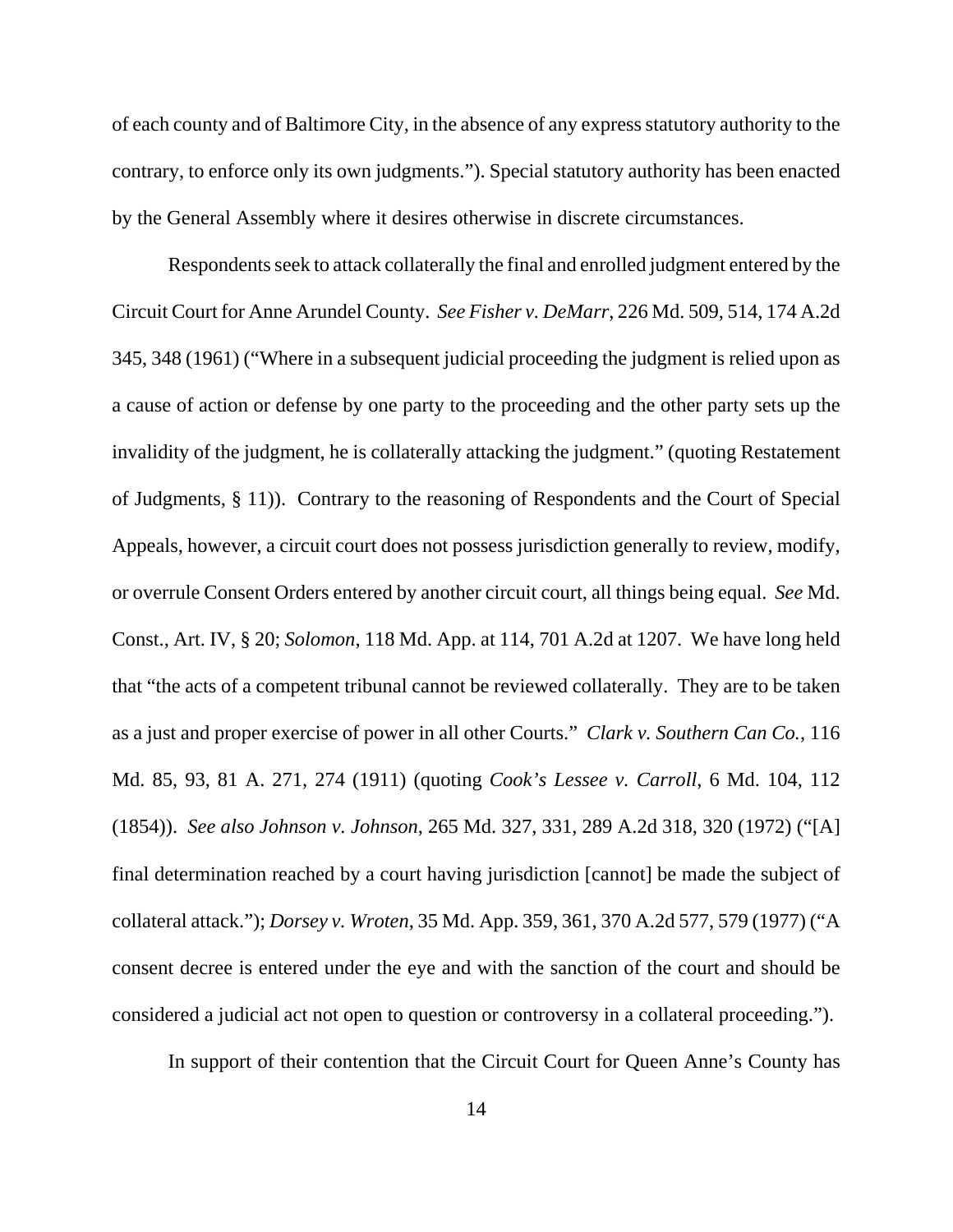jurisdiction to entertain and decide *Kent Island II*, Respondents rely primarily, as did the Court of Special Appeals, on *Sigurdsson v. Nodeen*, 180 Md. App. 326, 950 A.2d 848 (2008), *aff'd*, 408 Md. 167, 968 A.2d 1075 (2009), and *Nace v. Miller*, 201 Md. App. 54, 28 A.3d 737 (2011), *cert. denied*, 424 Md. 56, 33 A.3d 982 (2011). This reliance, however, is misplaced. In *Sigurdsson*, the Court of Special Appeals considered, in part, whether the Circuit Court for Calvert County could modify properly a child custody order entered in the Circuit Court for Anne Arundel County. Because § 1-201 of the Family Law Article conferred jurisdiction over custody issues, including the power to modify and enforce orders, to both courts, the court determined that jurisdiction to modify existed in both of the forums. *Sigurdsson*, 180 Md. App. at 342, 345–46, 950 A.2d at 857, 859. Thus, the determination of which forum was proper rested on venue grounds. *Id.* at 346, 950 A.2d at 859. In *Sigurdsson*, jurisdiction to modify the custody order existed in both Calvert and Anne Arundel County by virtue of statutory authorization. *See* Md. Code, Family Law Article, § 1-201. In the present case, however, there is no such special statutory authority for the subject matter<sup>12</sup> granting Queen Anne's County jurisdiction to modify the Consent Order entered by the Circuit Court for Anne Arundel County.

*Nace v. Miller*, 201 Md. App. 54, 28 A.3d 737, is inapplicable for similar reasons. In

 $12$ Because the jurisdiction of the circuit court is defined by constitutional and statutory provisions, *Kaouris*, 324 Md. at 708, 598 A.2d at 1203, in some instances, most notably in child support and custody actions, circuit courts by statute are vested with jurisdiction to enforce, revise, or modify judgments entered by another court. *See, e.g.*, Md. Code (1984, 2012 Repl. Vol.), Family Law Article, §§ 9.5-203–04, 10-350. No such special statutory provision governs the circumstances of the present case.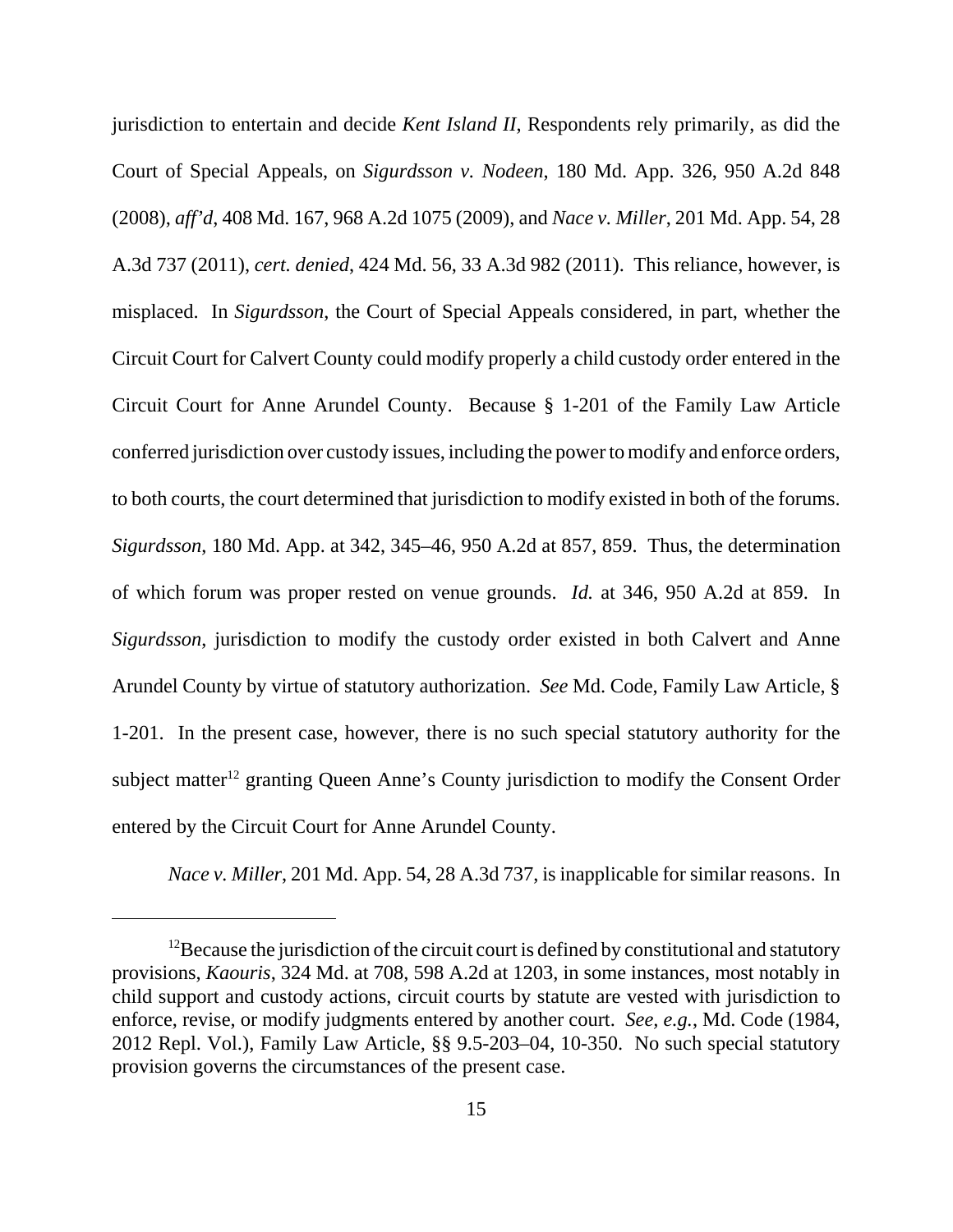*Nace*, the Circuit Court for Prince George's County decided, pursuant to a motion filed by the appellant, to transfer the case to the Circuit Court for Montgomery County. At issue was whether the law of the case doctrine<sup>13</sup> prohibited the Circuit Court for Montgomery County from considering and deciding independently a later motion to transfer filed by the appellee, thereby effectively reconsidering the decision of the Prince George's County judge. *Id.* at 62–63, 28 A.3d at 743. In determining that reconsideration of the transfer decision was permitted, the Court of Special Appeals noted that the law of the case doctrine is "rooted in appellate framework," and does not prohibit different circuit courts from "readdressing a motion [in the same case] in the absence of an appellate decision." *Id.* at 68–69, 28 A.3d at 746.

Respondents assert that *Nace* supports their proposition that "a judge of coordinate jurisdiction is free to adopt another judge's reasoning *but is not bound to do so*," thereby permitting impliedly the Circuit Court for Queen Anne's County to consider an attack on the validity of the Consent Order. *Nace*, however, considered whether the parties were free to re-litigate (and a new judge to decide) an issue heard twice within the same case, and thus, between the same parties. Here, by contrast, Respondents were not parties to the original case, and seek to litigate the validity of a final judgment not within a continuation of *Kent Island I*, but rather in a collateral action. Thus, *Nace* is inapplicable and does not support the

<sup>&</sup>lt;sup>13</sup>The law of the case doctrine states that a trial court is bound by a ruling of an appellate court in the case before it, as outlined by this Court in *Kearney v. Berger*, 416 Md. 628, 7 A.3d 593 (2010).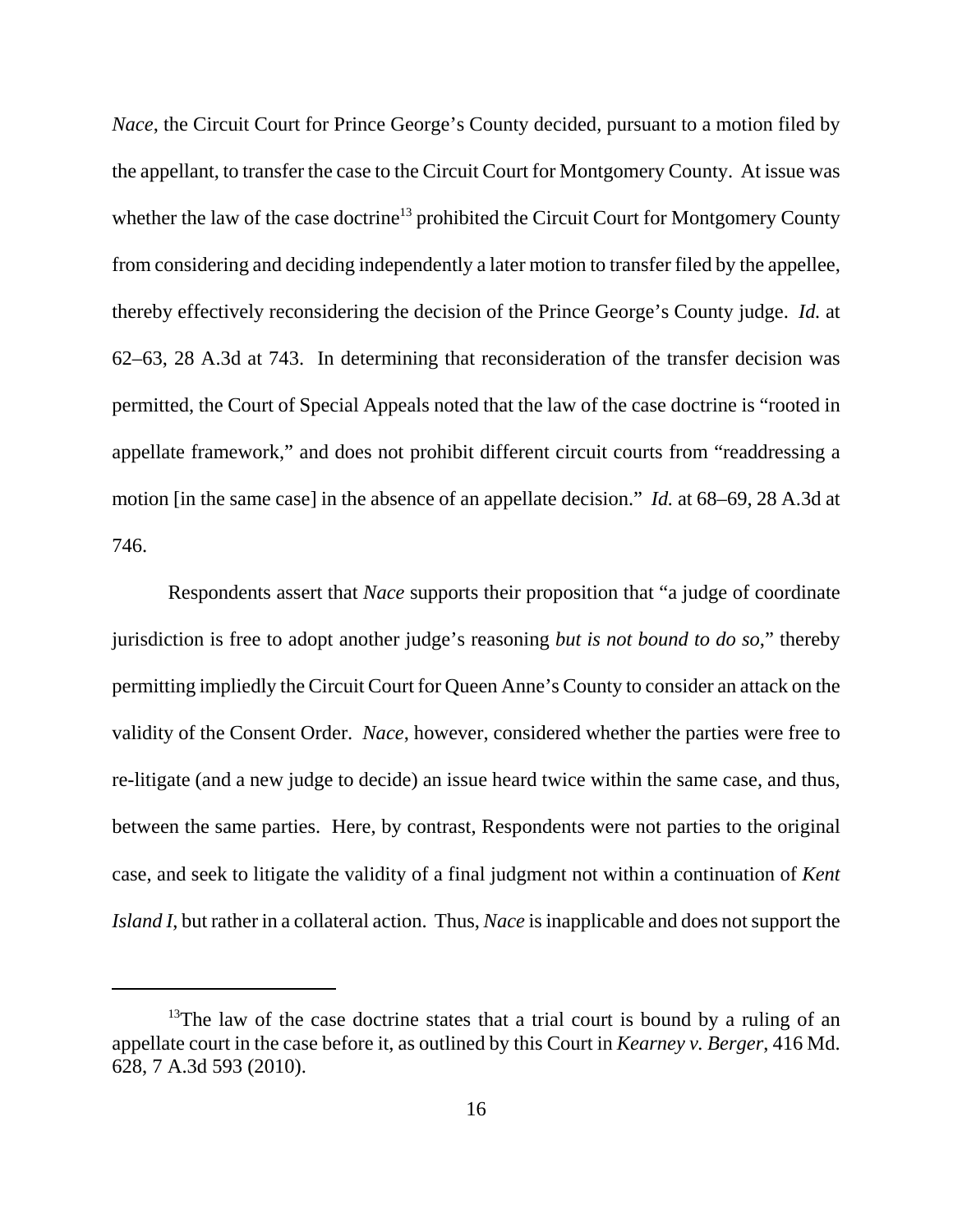proposition that the Circuit Court for Queen Anne's County has jurisdiction to consider a challenge to *Kent Island I*.

Even assuming that the Circuit Court for Queen Anne's County had fundamental jurisdiction to hear *Kent Island II*, it may not grant the relief sought by Respondents. The authority of a circuit court to revise or modify a final judgment is limited – "once parties have had the opportunity to present before a court a matter for investigation and determination, and once the decision has been rendered and the litigants, if they so choose, have exhausted every means of reviewing it, the public policy of this State demands that there be an end to that litigation." *Schwartz v. Merchants Mortg. Co.*, 272 Md. 305, 308, 322 A.2d 544, 546 (1974); *see also Haskell v. Carey*, 294 Md. 550, 558–59, 451 A.2d 658, 663 (1982). Thus, a final judgment entered by a circuit court may be reversed or vacated only on appeal or revised pursuant to Maryland Rule 2-535 or § 6-408 of the Courts and Judicial Proceedings Article. *Office of People's Counsel v. Advance Mobilhome Corp.*, 75 Md. App. 39, 46–47, 540 A.2d 151, 155 (1988).

Maryland Rule 2-535 and § 6-408 of the Courts and Judicial Proceedings Article provide that, after thirty days have passed since the entry of a final judgment, a court may modify only its judgment upon motion of a party to the proceeding proving, to the satisfaction of the court, fraud, mistake, or irregularity. Neither provision (or another bearing on the particular subject matter of this dispute), however, contemplates a circuit court other than the one entering the original judgment possessing the power to modify or unravel that judgment. As implied by Maryland Rule 2-535 and § 6-408 of the Courts and Judicial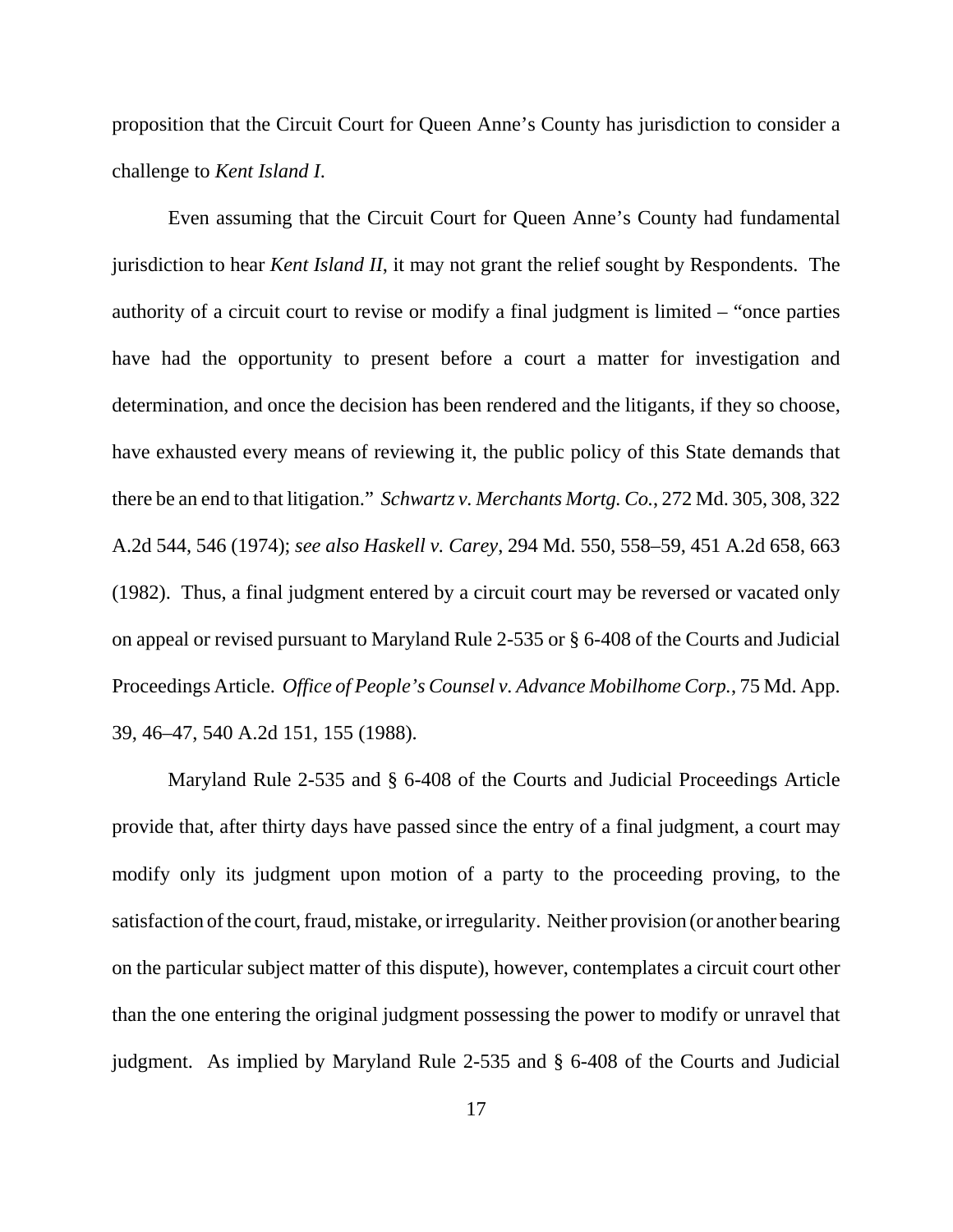Proceedings Article, a circuit court may revise or modify only those final judgments entered by that circuit court. *See* Md. R. 2-535 ("*the court* may exercise revisory power over *the judgment*" (emphasis added)); Md. Code (1973, 2006 Repl. Vol.), Courts & Judicial Proceedings Article, § 6-408 ("*the court* has revisory power and control over *the judgment*" (emphasis added)). *Cf. Solomon*, 118 Md. App. at 114, 701 A.2d at 1207 (interpreting Article IV, § 20 of the Maryland Constitution as granting each circuit court the authority to enforce only those orders entered by that circuit court). Thus, the Circuit Court for Queen Anne's County does not have jurisdiction to revise or modify the Consent Order, a final judgment, entered by the Circuit Court for Anne Arundel County.

Moreover, the Circuit Court for Anne Arundel County is also not empowered to revise or modify the judgment entered in *Kent Island I* in the manner sought by Respondents. Respondents demonstrated no basis satisfying the criteria set forth in either Maryland Rule 2-535 or § 6-408 of the Courts and Judicial Proceedings Article. Read together, the provisions permit revision or modification of a final judgment only upon motion by a party to the proceeding asserting fraud, mistake, or irregularity. *See Nechay*, 347 Md. at 408, 701 A.2d at 411 (stating that Maryland Rule 2-535 and § 6-408 of the Courts and Judicial Proceedings Article were intended to be "read together, complementing or supplementing each other"). None of the Respondents, however, were a party in *Kent Island I* (nor did they seek to intervene in that litigation), nor did they ask (even if they could) the Circuit Court for Anne Arundel County to exercise its revisory power over the final judgment. Moreover, Respondents offer no support for their contention that a stranger to litigation, not involved